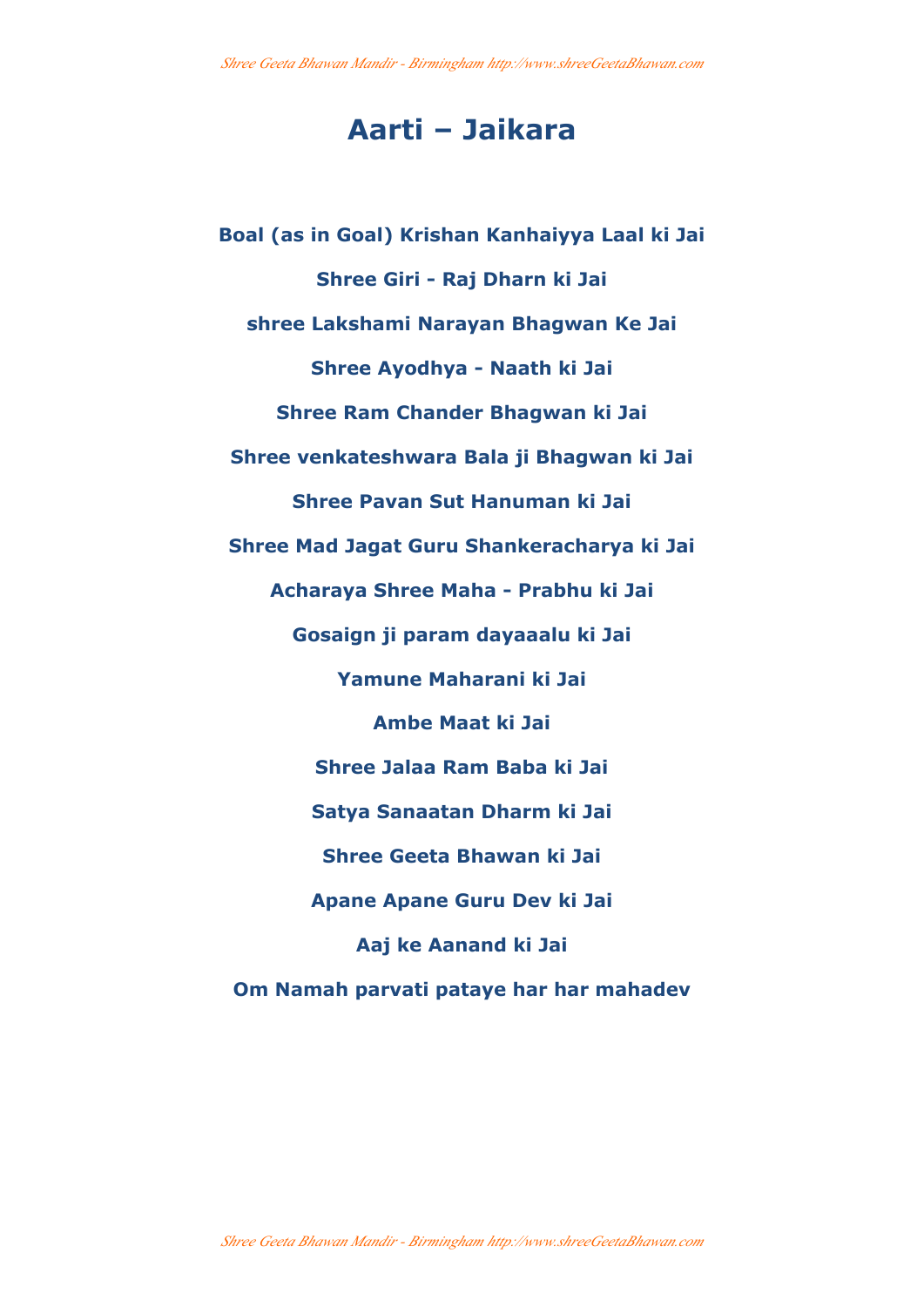## **Meaning**

Glory to Shree lord Krishan Glory to shree Giri Raj Dharn Glory to Lakshami Narayan Bhagwan Glory to Shree Ayodhya - Naath Glory to shree Ram Chander Bhagwan Glory to Shree venkateshwara Bala ji Bhagwan Glory to Shree Pavan Sut Hanuman ji Glory to Shree Mad -Jagat- Guru Shankeracharya Glory to Acharaya Shree Maha - Prabhu Glory to Gosaign ji param dayaaalu Glory to Yamune Maharani Glory to Ambe Maata Glory to Shree Jalaa Ram Baba Glory to Satya Sanaatan Dharm Glory to Shree Geeta Bhawan

Glory to Apane Apane (Own) Guru Dev

Glory to Aaj ke Aanand (Today's religious pleasure)

Salutations to Parvati (The Divine Consort) of the God of the Gods, who removes all afflictions.

From The Bhagavad Gita Chapter 10

The Blessed Lord said:

I am the source of all; from Me everything evolves; understanding thus, the wise, endowed